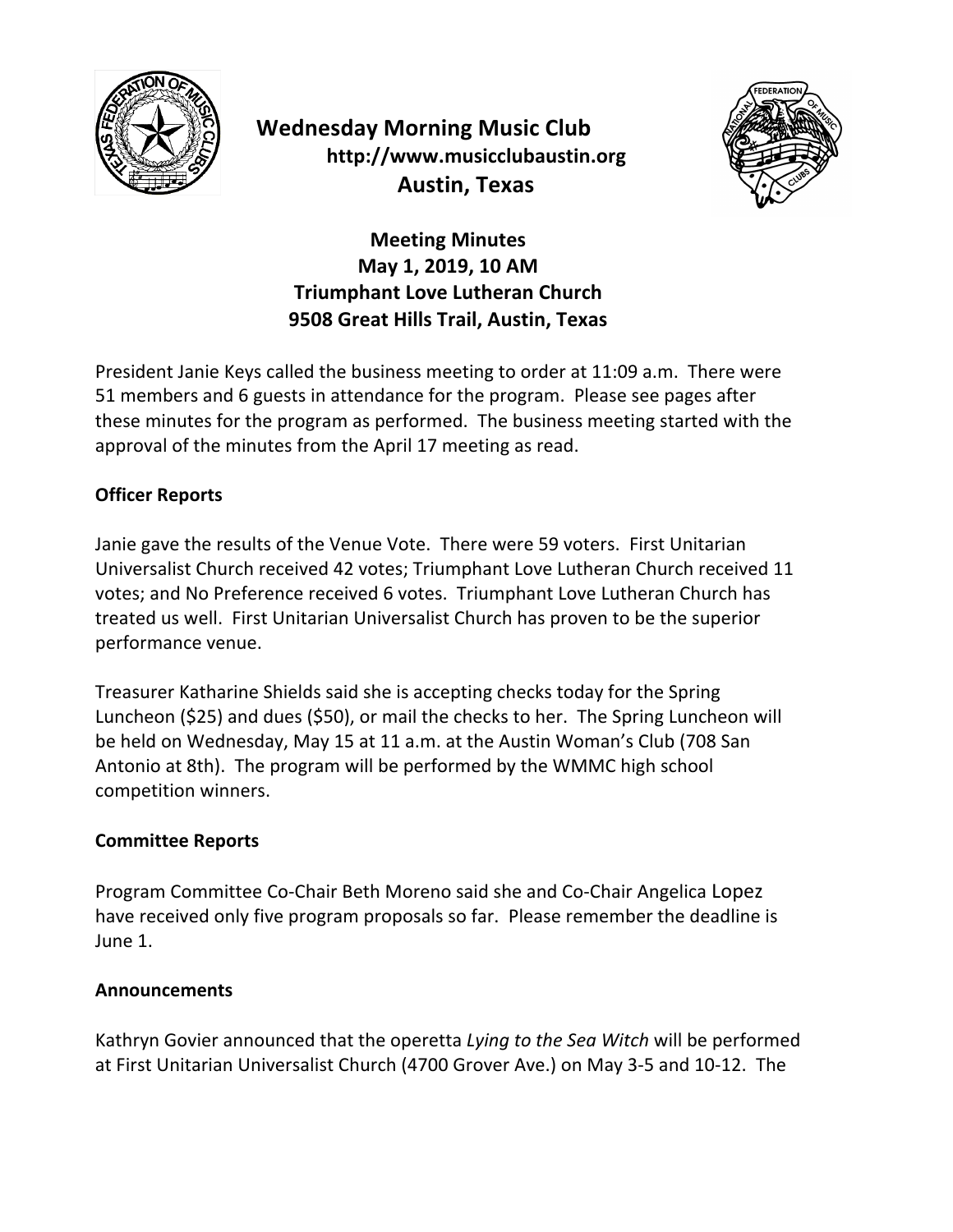Friday and Saturday performances are at 8 p.m. and the Sunday performances are at 3 p.m. Go to ParadoxPlayers.org to make reservations.

Mary Parse announced on behalf of Gregory Eaton that Ensemble VIII is performing Franco-Flemish Music of Springtime at the Westlake Hills Presbyterian Church (7121 Bee Caves Rd.) at 7:30 p.m. May 2 and at St. Louis Catholic Church (7601 Burnet Rd.) at 7:30 p.m. May 3. They will be performing Antoine Brumel's 12-voice *Earthquake Mass.* Gregory Eaton will be performing at Westlake Hill Presbyterian Church at 4 p.m. May 12. He will appear with a 9-member brass and percussion ensemble in a special concert of heroic music.

Gena Tabery, member of Ensemble VIII Board of Directors announced that Dr. James Morrow, Founder of Ensemble VIII will perform with the group for a final time at 7:30 p.m. on Friday, May 3 at St. Louis Catholic Church. He will be honored at that concert. The new Artistic Director will be Co-Founder Donald Meineke.

Elise Ragland announced a concert by the Tapestry Singers at  $7:30$  p.m. Saturday May 4 at Northwest Hills United Methodist Church (7050 Village Center Dr.). The title of the program is How To Make an American Quilt.

Russell Gregory announced a Gilbert & Sullivan Society production of *Iolanth; or, The Peer and the Peri* at the Worley Barton Theater, Brentwood Christian School (11908) N. Lamar). The performances are from June 13-23. Russell will perform. For more information go to gilbertsullivan.org.

Virginia Kniesner announced the TFMC 44th Junior State Festival on Saturday, May 18 at Texas State University in San Marcos. Let Virginia know if you are interested in volunteering.

Terri Freeland announced a concert by Conspirare Youth Choirs this weekend at St. Martin's Lutheran Church (606 W. 15th St.).

The meeting adjourned at 11:19 a.m.

Submitted by Virginia Kniesner, Recording Secretary